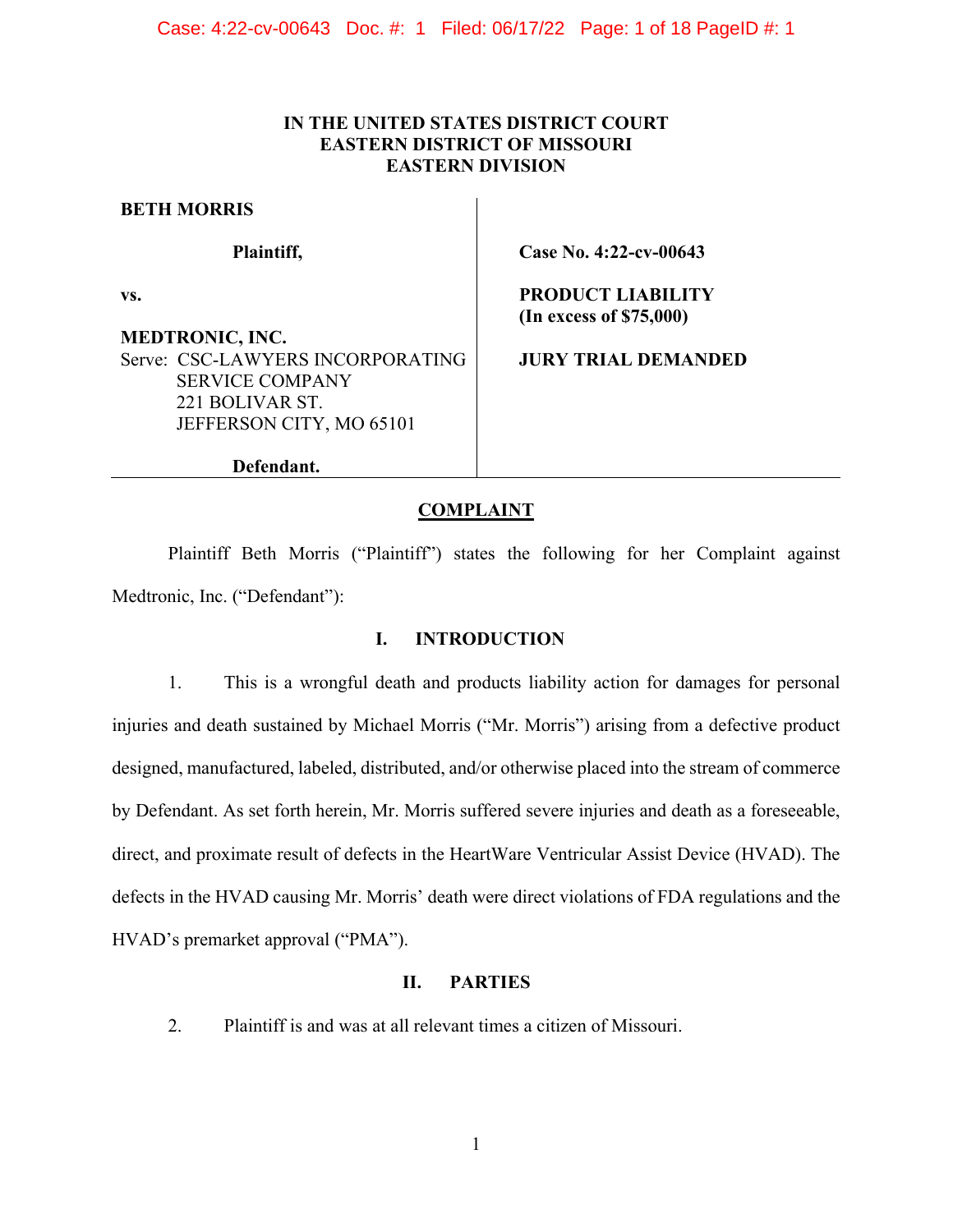## Case: 4:22-cv-00643 Doc. #: 1 Filed: 06/17/22 Page: 2 of 18 PageID #: 2

3. Plaintiff brings this action pursuant to MO. REV. STAT. § 537.080, commonly referred to as the "Missouri Wrongful Death Statute," on behalf of herself and all persons entitled to recover under said statute.

4. Plaintiff is the proper party to bring this action for the wrongful death of her husband, Mr. Morris, as she is a member of Class I pursuant Mo. REV. STAT. § 537.080.

5. Defendant is a corporation incorporated or organized under the laws of Minnesota, with its principal place of business at 710 Medtronic Parkway, Minneapolis, Minnesota 55432.

6. Defendant acquired HeartWare, Inc., the original designer of the HVAD, in 2016.

7. Defendant is the lawful successor of HeartWare, Inc.

8. Defendant assumed all liabilities of HeartWare, Inc. relating to the HVAD.

9. Defendant's acquisition of HeartWare, Inc. was a merger of the two companies.

10. Defendant continued to sell the HVAD after its merger with HeartWare, Inc.

## **III. JURISDICTION**

11. This Court has personal jurisdiction over Defendant pursuant to MO. REV. STAT. § 506.500, under which a court in Missouri may exercise personal jurisdiction over any nonresident as to a cause of action arising from, among other things, the transaction of any business within Missouri; the making of any contract within Missouri; or the commission of a tortious act within Missouri.

12. Defendant meets one or more of these conditions as Defendant transacted business within Missouri; committed torts within Missouri as pled herein; and/or entered into a contract within Missouri.

13. At all relevant times, Defendant was involved in designing, assembling, manufacturing, testing, packaging, labeling, marketing, distributing, selling, promoting, and/or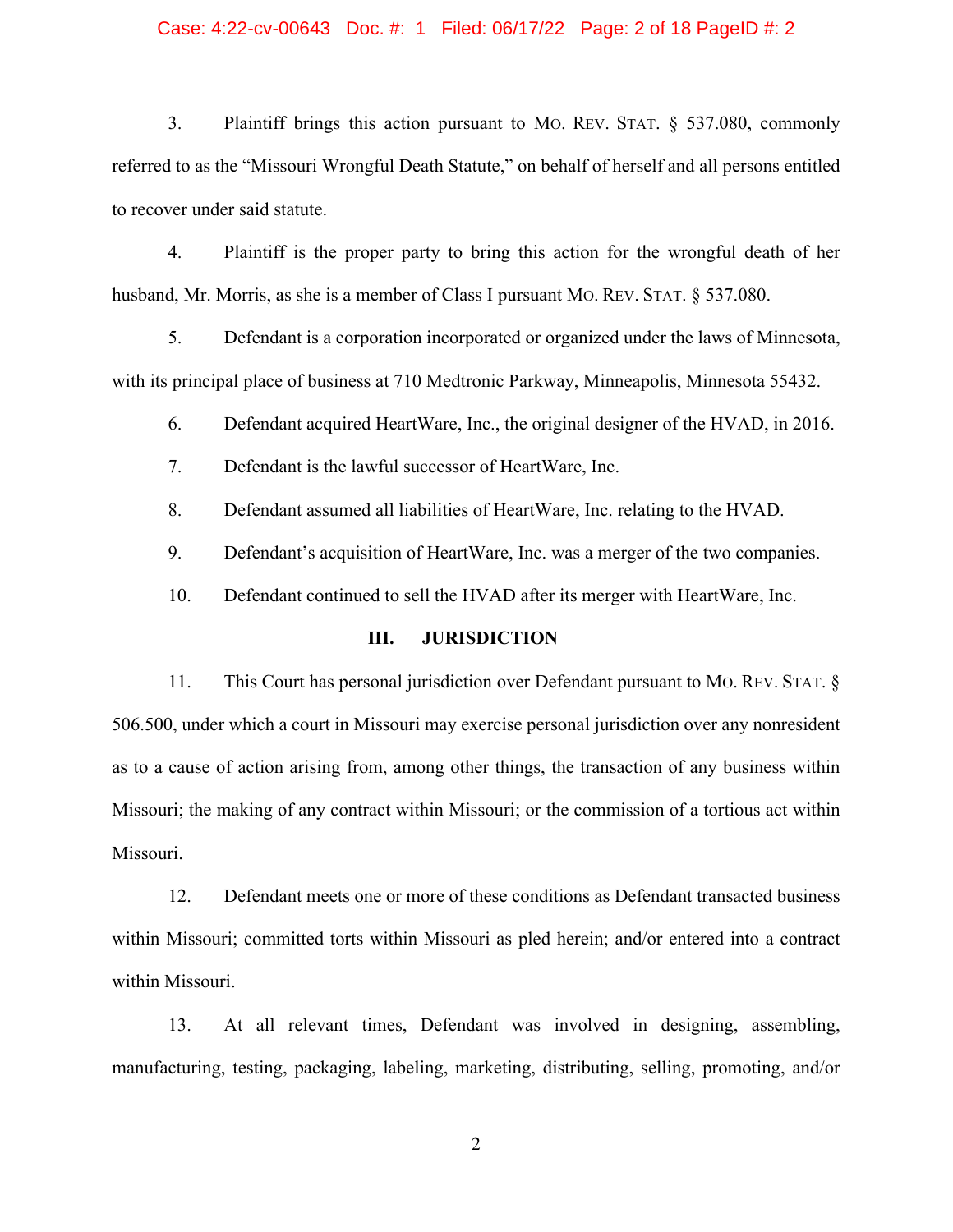### Case: 4:22-cv-00643 Doc. #: 1 Filed: 06/17/22 Page: 3 of 18 PageID #: 3

otherwise placing into the stream of commerce the HVAD with the expectation that the device would be purchased and implanted in patients in Missouri.

14. This Court has diversity subject-matter jurisdiction over this action pursuant to 28 U.S.C. § 1332(a) because it is a civil action in which the matter in controversy exceeds the sum or value of \$75,000.00, exclusive of interests and costs, and is between citizens of different states.

## **IV. VENUE**

15. Venue is proper in this Court pursuant to 28 U.S.C. § 1391(b)(2) because a substantial part of the events giving rise to the claim occurred in St. Louis, Missouri.

16. Mr. Morris had his Medtronic HVAD implanted at Barnes Jewish Hospital in the City of St. Louis.

## **V. ALLEGATIONS COMMON TO ALL COUNTS**

## **A. Background on the HeartWare Ventricular Assist Device (HVAD)**

17. A ventricular assist device is a mechanical pump. When one of the heart's natural pumps does not perform as it should, the mechanical pump is used to increase the amount of blood pumped through the body.

18. The HVAD consists of a pump that is attached to a ventricle inside the body, an external controller that monitors the pump, a driveline cable connecting the pump to the controller, and power sources that run the pump and controller.

19. The HVAD Pump is surgically implanted in a sac around a patient's heart known as the pericardial space.

20. The HVAD Pump is connected directly to the heart at the bottom of the left ventricle and pushes blood into the aorta.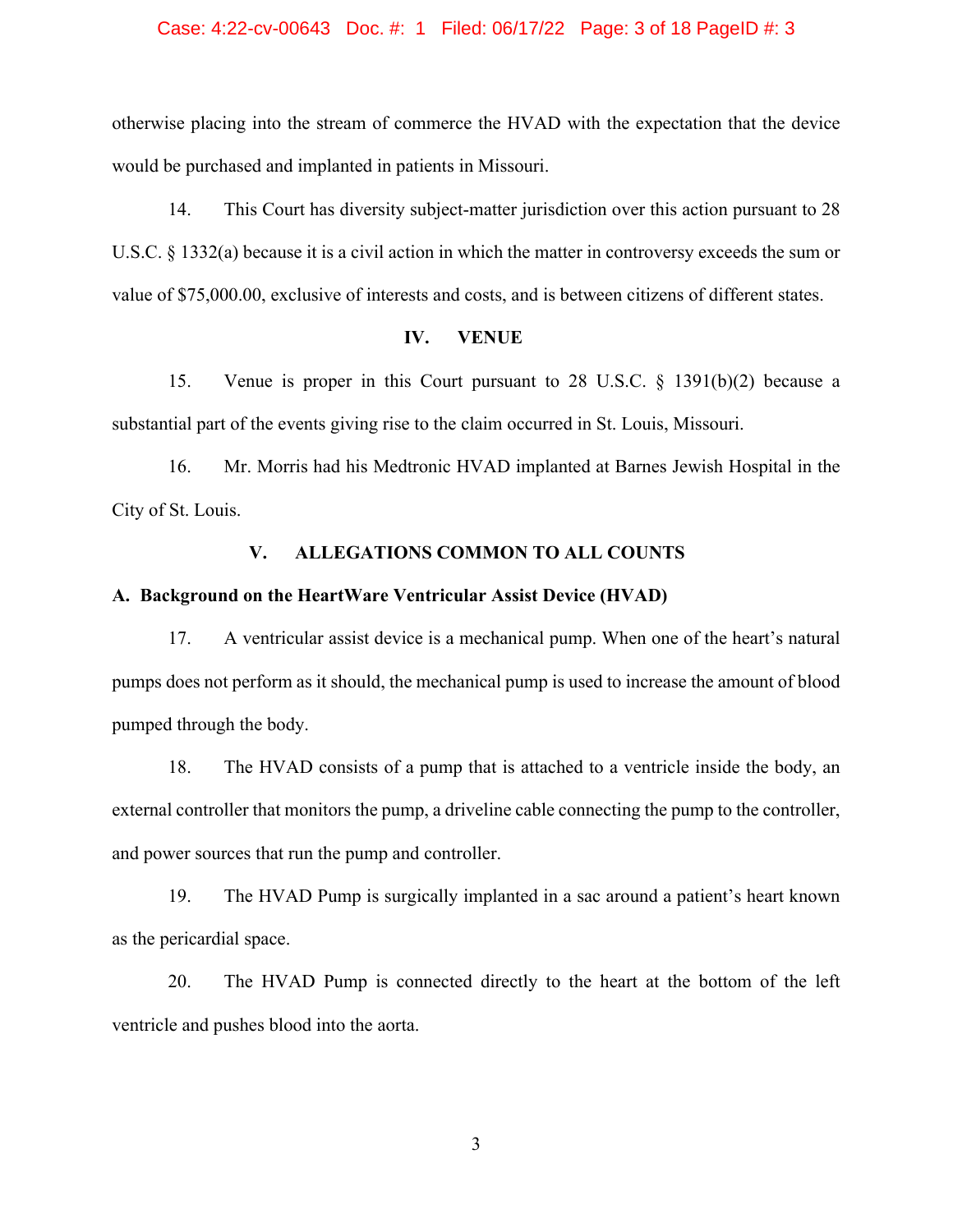### Case: 4:22-cv-00643 Doc. #: 1 Filed: 06/17/22 Page: 4 of 18 PageID #: 4

21. The HVAD controller is a mini-computer that monitors the pump. The HVAD controller runs on two batteries, or one battery combined with electricity from a wall or car outlet.

# **B. Legal Requirements Following Premarket Approval of the HVAD**

22. The Medical Device Amendments to the Food, Drug and Cosmetic Act classifies medical devices into three groups (Classes I, II, and III).

23. Class III medical devices are those that support or sustain human life, are of substantial importance in preventing impairment of human health, or which present a potential unreasonable risk of illness or injury.

24. Class III devices require U.S. Food and Drug Administration (FDA) approval in the form of a premarket approval (PMA) application.

25. The HeartWare Ventricular Assist Device Pump Implant Kit is a Class III medical device.

26. The HVAD was originally approved by the FDA through the PMA process on November 20, 2012. Its PMA number is P100047.

27. Medtronic has sought and received FDA approval of nearly 200 supplements or changes to the originally approved HVAD.

28. Federal regulations require a PMA holder such as Medtronic to comply with many requirements, including:

- a. A device may not be manufactured, packaged, stored, labeled, distributed, or advertised in a manner that is inconsistent with any conditions to approval specified in the PMA approval order for the device. 21 C.F.R §814.80.
- b. Each manufacturer shall establish and maintain procedures for control and distribution of finished devices to ensure that only those devices approved for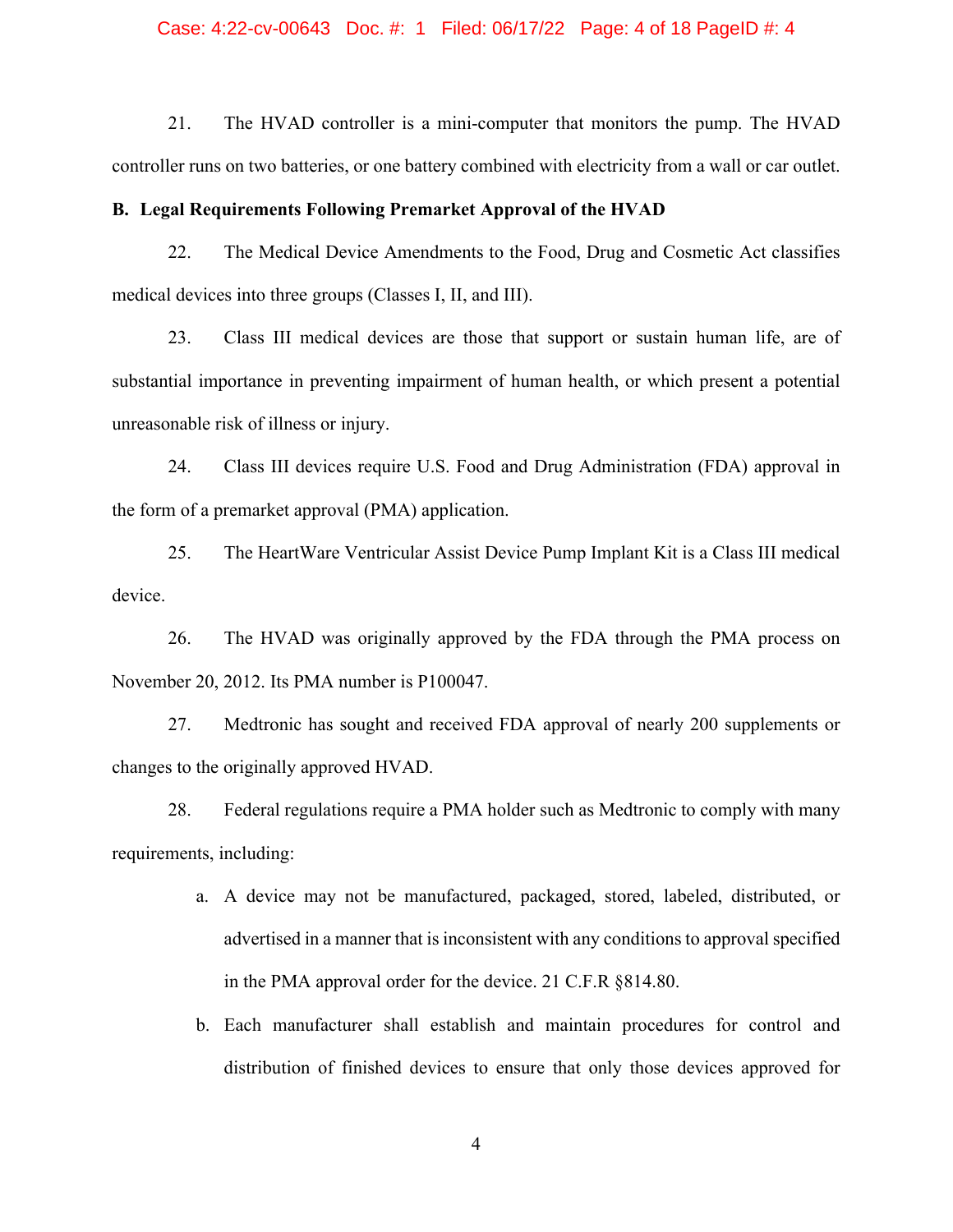### Case: 4:22-cv-00643 Doc. #: 1 Filed: 06/17/22 Page: 5 of 18 PageID #: 5

release are distributed and that purchase orders are reviewed to ensure that ambiguities and errors are resolved before devices are released for distribution. 21 C.F.R. §820.160 (a).

c. Each manufacturer is required to report adverse events, known as Medical Device Reporting (MDR), no later than thirty calendar days after the day they received, or otherwise became aware of information, from any source, that reasonably suggests that one of their marketed devices: (1) may have caused or contributed to a death or serious injury, or (2) has malfunctioned and would be likely to cause or contribute to a death or serious injury. 21 C.F.R. § 803.50; 21 C.F.R. § 803.52.

## **C. Recalls of the HeartWare Ventricular Assist Device (HVAD)**

29. The FDA uses the term "recall" when a manufacturer takes a correction or removal action to address a problem with a medical device that violates FDA law. Recalls occur when a medical device is defective, when it could be a risk to health, or when it is both defective and a risk to health.

30. Recalls are classified as either Class I, Class II, or Class III.

31. Class I recalls are issued for a situation where there is a reasonable chance that a product will cause serious health problems or death. Class II recalls are issued for a situation where a product may cause a temporary or reversible health problem or where there is a slight chance that it will cause serious health problems or death. Class III recalls are issued for a situation where a product is not likely to cause any health problem or injury.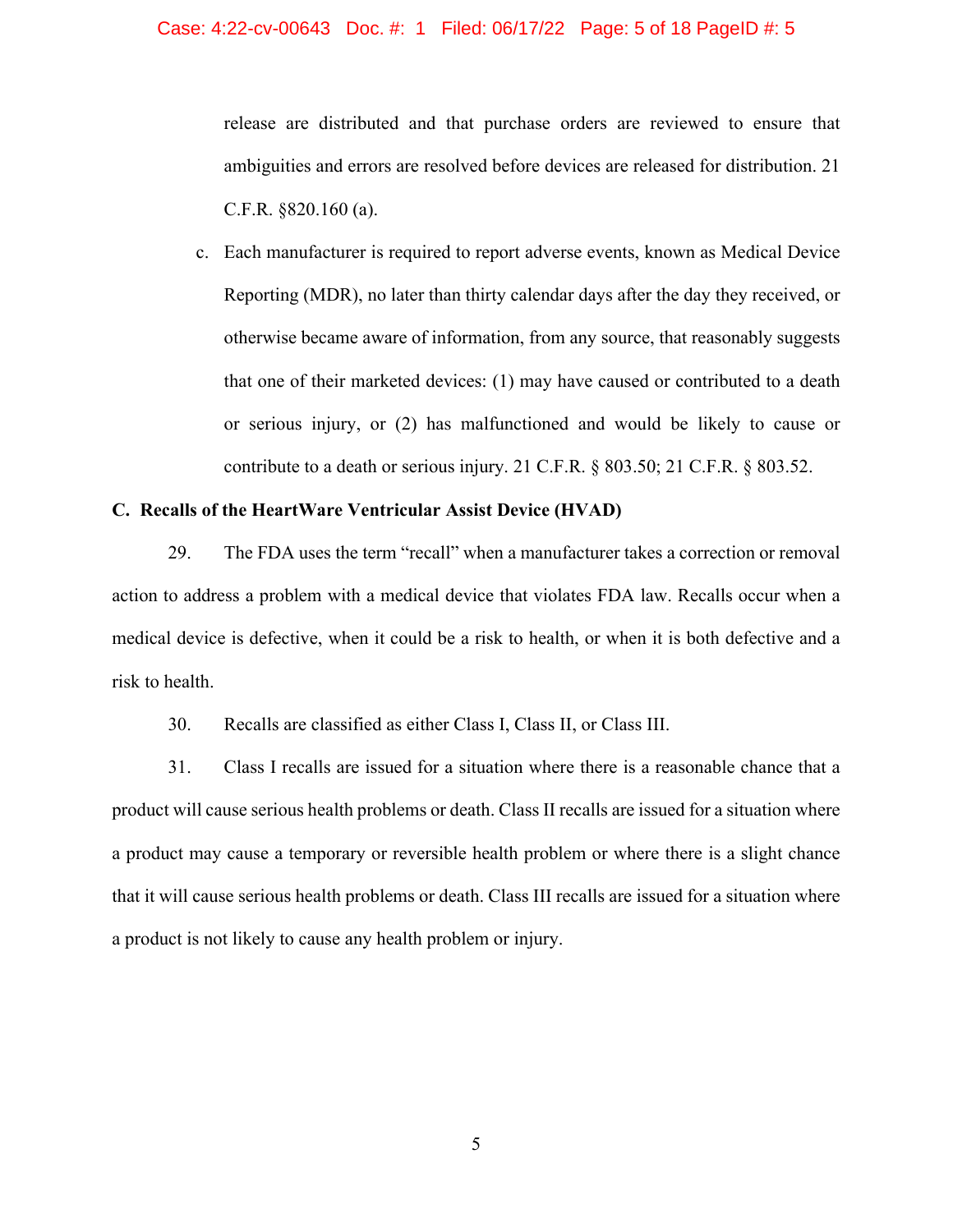### Case: 4:22-cv-00643 Doc. #: 1 Filed: 06/17/22 Page: 6 of 18 PageID #: 6

32. On or about November 19, 2020, Medtronic initiated a Class I recall of the HVAD Pump Implant Kits due to delayed or failed restart after the pump had stopped. This recall was posted by the FDA on or about February 04, 202[1](#page-5-0) and is ongoing.<sup>1</sup>

33. The FDA issued this recall because the HVAD Pumps manufactured with impellers from a subset of lots from a single supplier were failing to start, restart, or experiencing a delay in restarting within the maximum number of restart attempts at a rate substantially higher than pumps in the overall population.

34. Mr. Morris' HVAD was recalled.

35. Defendant never notified Plaintiff or Mr. Morris of any recalls related to his HVAD.

36. On or about June 3, 2021, Defendant Medtronic stopped the distribution and sale of the HVAD System and notified physicians to cease new implants of the Medtronic HVAD System.

37. Defendant Medtronic initiated this stoppage after observational clinical comparisons found, "a higher frequency of neurological adverse events, including stroke, and mortality with the HVAD System as compared to other circulatory support devices available to patients."[2](#page-5-1)

38. On or about June 3, 2021, Defendant Medtronic also issued an Urgent Medical Device Communication informing physicians to stop new implants of the Medtronic HVAD System. Defendant Medtronic's Communication stated that, "Pump restart failure can potentially worsen a patient's heart condition, lead to a heart attack, require hospitalization, and result in death."[3](#page-5-2)

39. This is not Medtronic's first-time facing recall actions.

<span id="page-5-0"></span><sup>1</sup> Ex. 1, FDA Recall Number: Z-0946-2021

<span id="page-5-1"></span><sup>2</sup> Ex. 2, "Medtronic to Stop Distribution and Sale of HVAD™ System" FDA Press Release

<span id="page-5-2"></span><sup>&</sup>lt;sup>3</sup> Ex. 3, Medtronic Urgent Medical Device Communication Notification Letter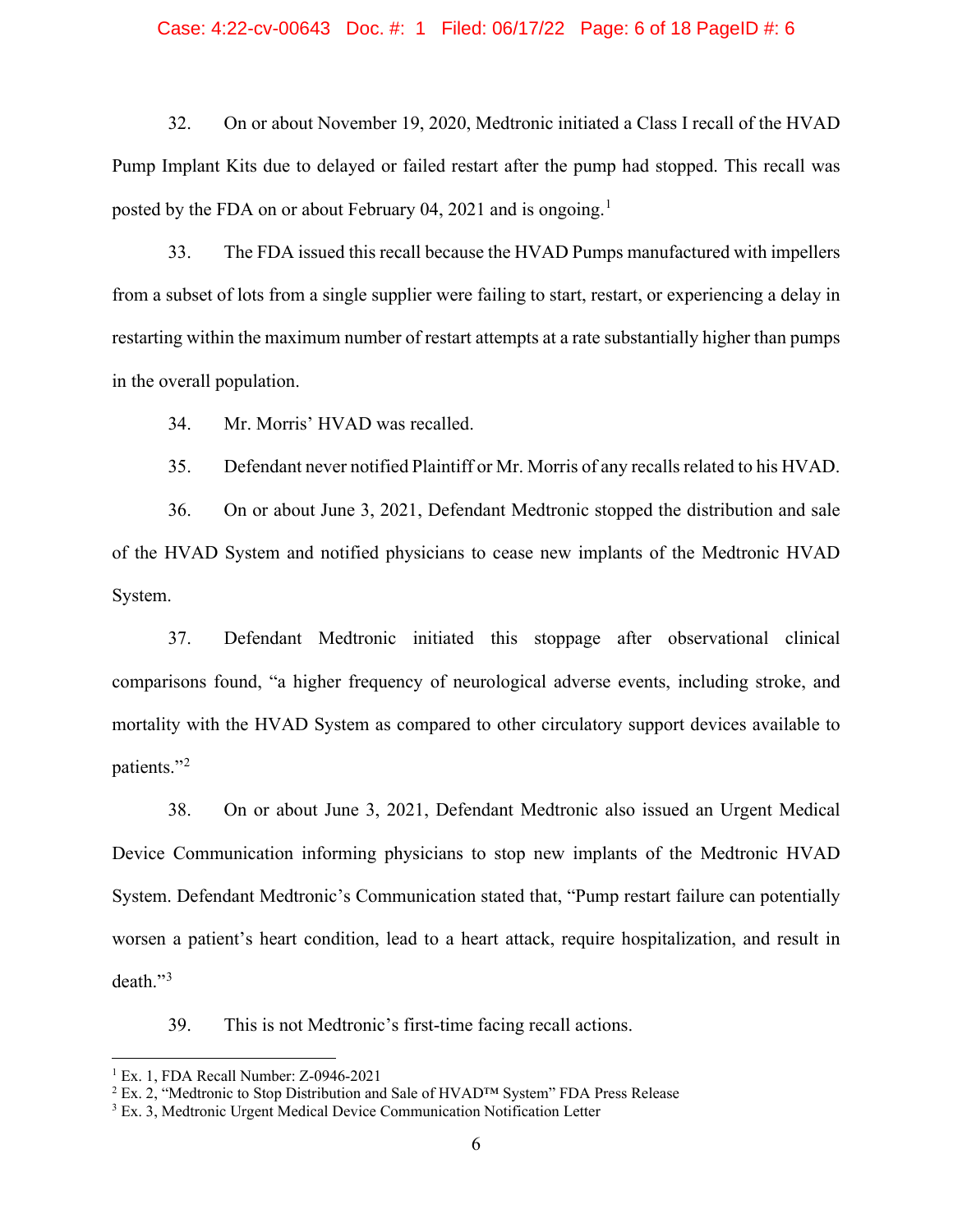### Case: 4:22-cv-00643 Doc. #: 1 Filed: 06/17/22 Page: 7 of 18 PageID #: 7

40. HeartWare recalled 18,000 potentially faulty batteries produced between 2013 and 2015.

41. Medtronic received warning letters from the FDA attesting to the failure to establish and maintain procedures for implementing corrective and preventive action, in violation of 21 CFR  $820.100(a).<sup>4</sup>$  $820.100(a).<sup>4</sup>$  $820.100(a).<sup>4</sup>$ 

42. A 2014 inspection revealed that the HVAD device was adulterated within the meaning of section [5](#page-6-1)01(h) of the Act, 21 U.S.C.  $\S 351(h)$ .<sup>5</sup>

43. Defendant has received multiple warnings from the FDA that the HVAD was adulterated specifically because the methods used in, or the facilities or controls used for, its manufacture, packing, storage, or installation are not in conformity with the current good manufacturing practice (cGMP) requirements of the Quality System (QS) regulation found at Title 21, Code of Federal Regulations (CFR), Part 820.

44. As of 2020, roughly 3,000 death reports and 20,000 injury reports related to the HVAD had been filed with the FDA.

#### **D. FDA Form-483 Issued to HeartWare, Inc.**

45. In 2016, Medtronic acquired Heartware, Inc., the original manufacturer of the HVAD, and thereafter continued the manufacture, sale, and distribution of the HVAD.

46. On August 7, 2018, the FDA issued Heartware, Inc. a Form-483 at the conclusion of several investigations and inspections of the HVAD manufacturing facilities from May through July of 2018.<sup>[6](#page-6-2)</sup>

<span id="page-6-0"></span><sup>4</sup> Ex. 4, Heartware Inc. 2014 Warning Letter

<span id="page-6-1"></span><sup>&</sup>lt;sup>5</sup> Ex. 4, Heartware Inc. 2014 Warning Letter

<span id="page-6-2"></span><sup>6</sup> Ex. 5, FDA Form-483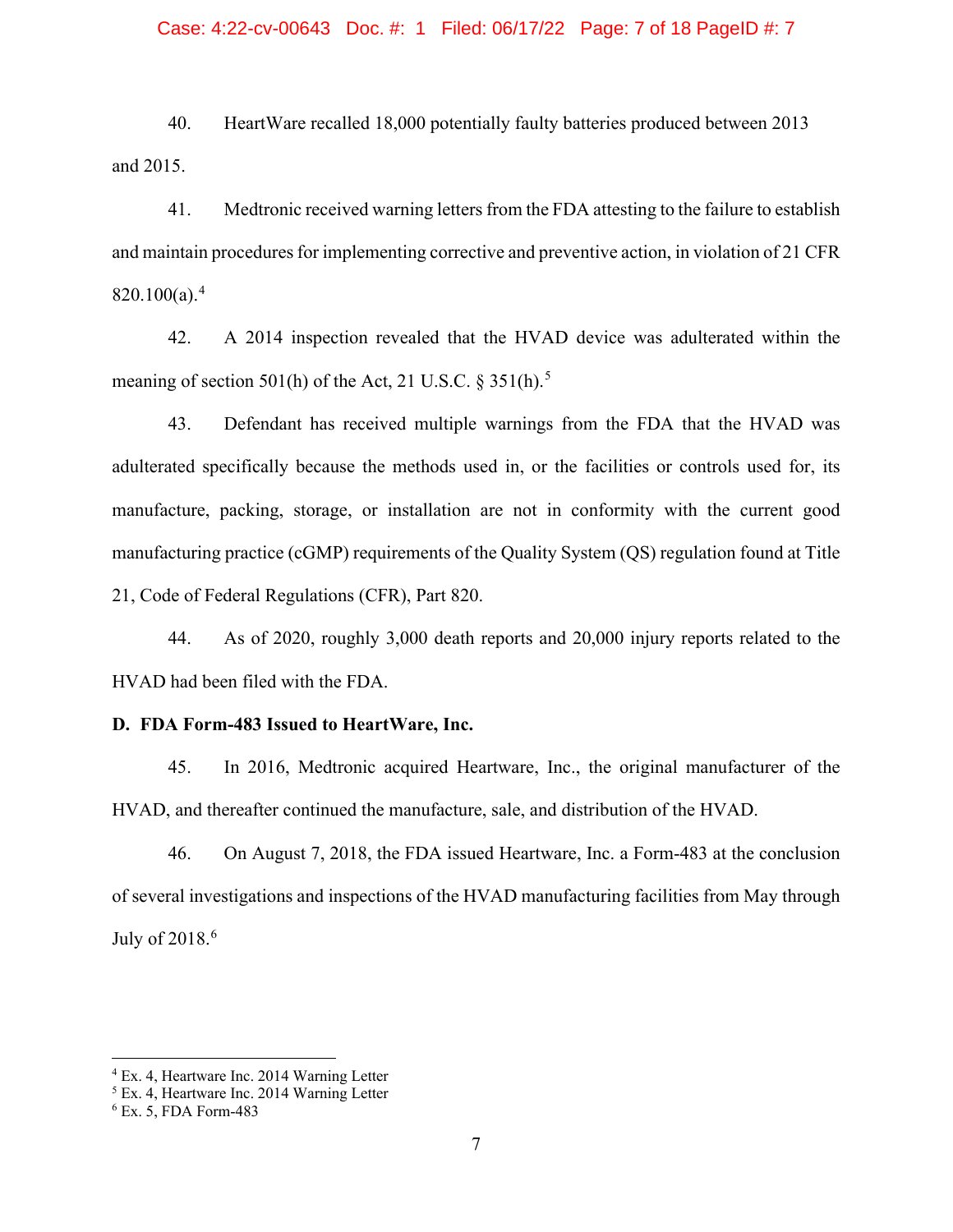## Case: 4:22-cv-00643 Doc. #: 1 Filed: 06/17/22 Page: 8 of 18 PageID #: 8

47. The Form-483, directed to the HVAD's Senior Manufacturing Director, cites several "objectional conditions" that violate the aforementioned FDA regulations and statutes, including the following:

- a. "Failure to adequately implement a Design Control Process, in that design inputs requirements have not always been translated into a final design output, following comprehensive verification/validation activities to ensure final system design performs and functions as described in applicable system requirements."[7](#page-7-0)
- b. Recurring failures to correct issues with the HVAD such as: cracks on the Controller housing, chemical reactions deteriorating the controller housing, bent/damaged power connector ports, and loose component rattling.<sup>[8](#page-7-1)</sup>
- c. Failure to implement corrective and preventative actions to address multiple known nonconformities or deficiencies, especially for an "investigation of increased trend in power loss events".<sup>[9](#page-7-2)</sup>
- d. Failure to implement proper Product Complaint Handling procedures, specifically, emails containing reports of adverse events and/or product performance failures (including HVAD stoppage) were not considered complaints even though commonly associated with adverse events. Specifically, "at the time of this inspection your firm has 644 complaints that have been opened for 100-199 days and 120 complaints opened for a period of 200-299 days."<sup>[10](#page-7-3)</sup>
- e. "Your firm has not ensured the contract manufacturer of the HVAD Controller 2.0 has implemented design systems/subsystems requirements, including testing

<span id="page-7-0"></span><sup>7</sup> Ex. 5, FDA Form-483, Observation 1

<span id="page-7-1"></span><sup>8</sup> Ex. 5, FDA Form-483, Observation 1

<span id="page-7-2"></span><sup>&</sup>lt;sup>9</sup> Ex. 5, FDA Form-483, Observation 2

<span id="page-7-3"></span><sup>&</sup>lt;sup>10</sup> Ex. 5, FDA Form-483, Observation 3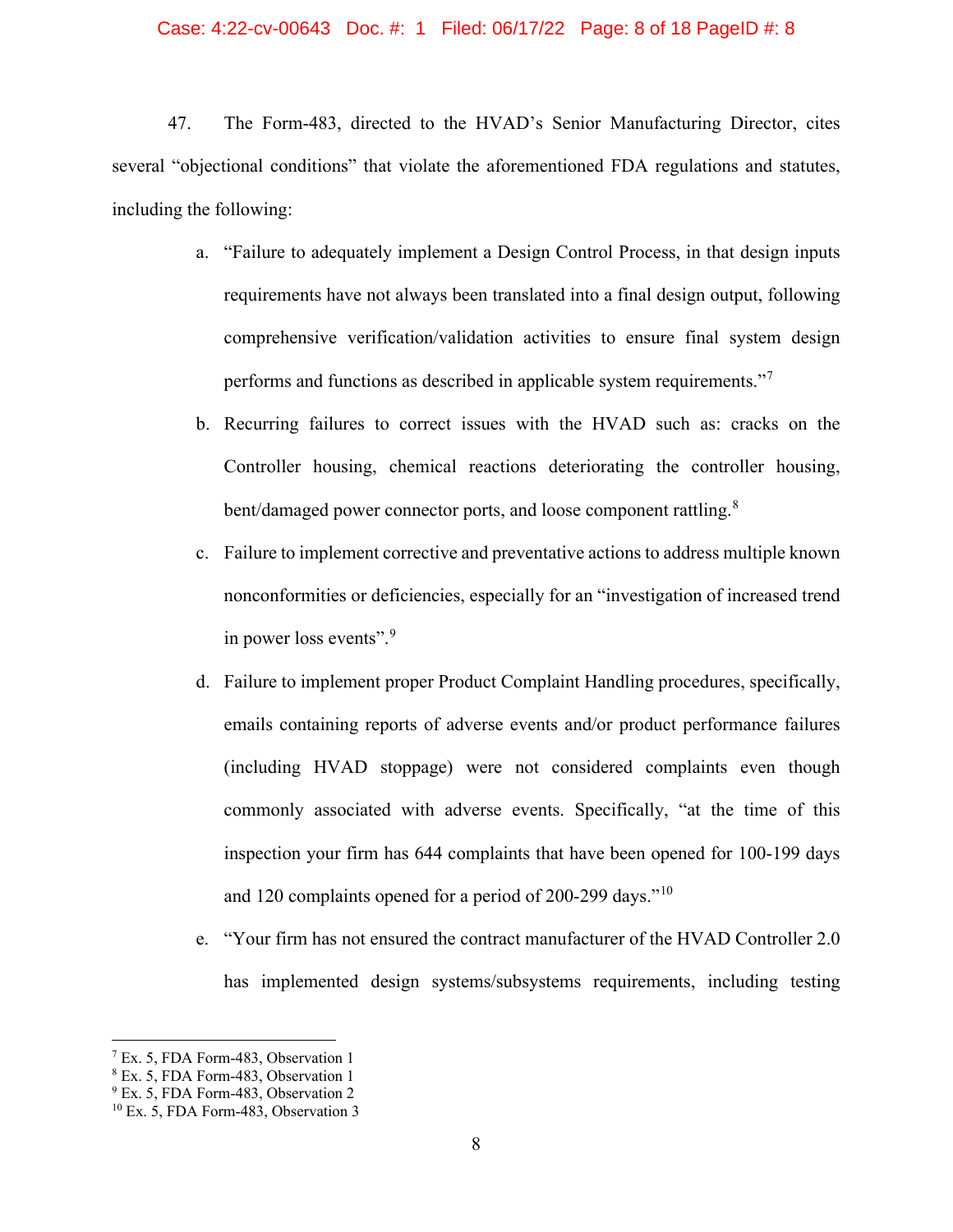methods, that reflect appropriate useful life and reliability attributes which are aligned with the actual use and label claims to ensure compliance of the HVAD System to design outputs..."<sup>[11](#page-8-0)</sup>

f. Failure to implement the required Medical Device Reporting (MDR) procedure, in that "the firm reported 677 MDRs beyond the 30-day timeframe: 358 late initial reports (17 deaths, 154 serious injuries, and 187 malfunctions)."[12](#page-8-1)

## **E. The HVAD was Manufactured in Violation of its PMA**

48. The HVAD's PMA Approval Order mandated "that device labeling must be truthful."<sup>[13](#page-8-2)</sup> But the HVAD did not comply with the following assertions in its labeling:

- a. "The pump should restart" after connecting a new controller.<sup>[14](#page-8-3)</sup>
- b. "Disconnecting and then reconnecting both power supplies will result in the controller starting the pump as soon as the driveline is connected."<sup>[15](#page-8-4)</sup>
- c. "WARNING! DO NOT disconnect the driveline or power sources from the controller while cleaning it or the pump will stop. *If this happens, reconnect the drive line to the controller as soon as possible to restart the pump*."[16](#page-8-5)
- d. "WARNING! DO NOT disconnect the driveline from the controller or the pump will stop. *If this happens, reconnect the driveline to the controller as soon as possible to restart the pump.*"<sup>[17](#page-8-6)</sup>

<span id="page-8-0"></span><sup>&</sup>lt;sup>11</sup> Ex. 5, FDA Form-483, Observation 3

<span id="page-8-1"></span><sup>&</sup>lt;sup>12</sup> Ex. 5, FDA Form-483, Observation 5

<span id="page-8-2"></span><sup>13</sup> Ex. 6, PMA Package, p. 6

<span id="page-8-3"></span><sup>14</sup> Ex. 6, PMA Package, pp. 97-98.

<span id="page-8-4"></span><sup>15</sup> Ex. 6, PMA Package, p. 50

<span id="page-8-5"></span><sup>16</sup> Ex. 6, PMA Package, p. 52

<span id="page-8-6"></span><sup>17</sup> Ex. 6, PMA Package, p. 87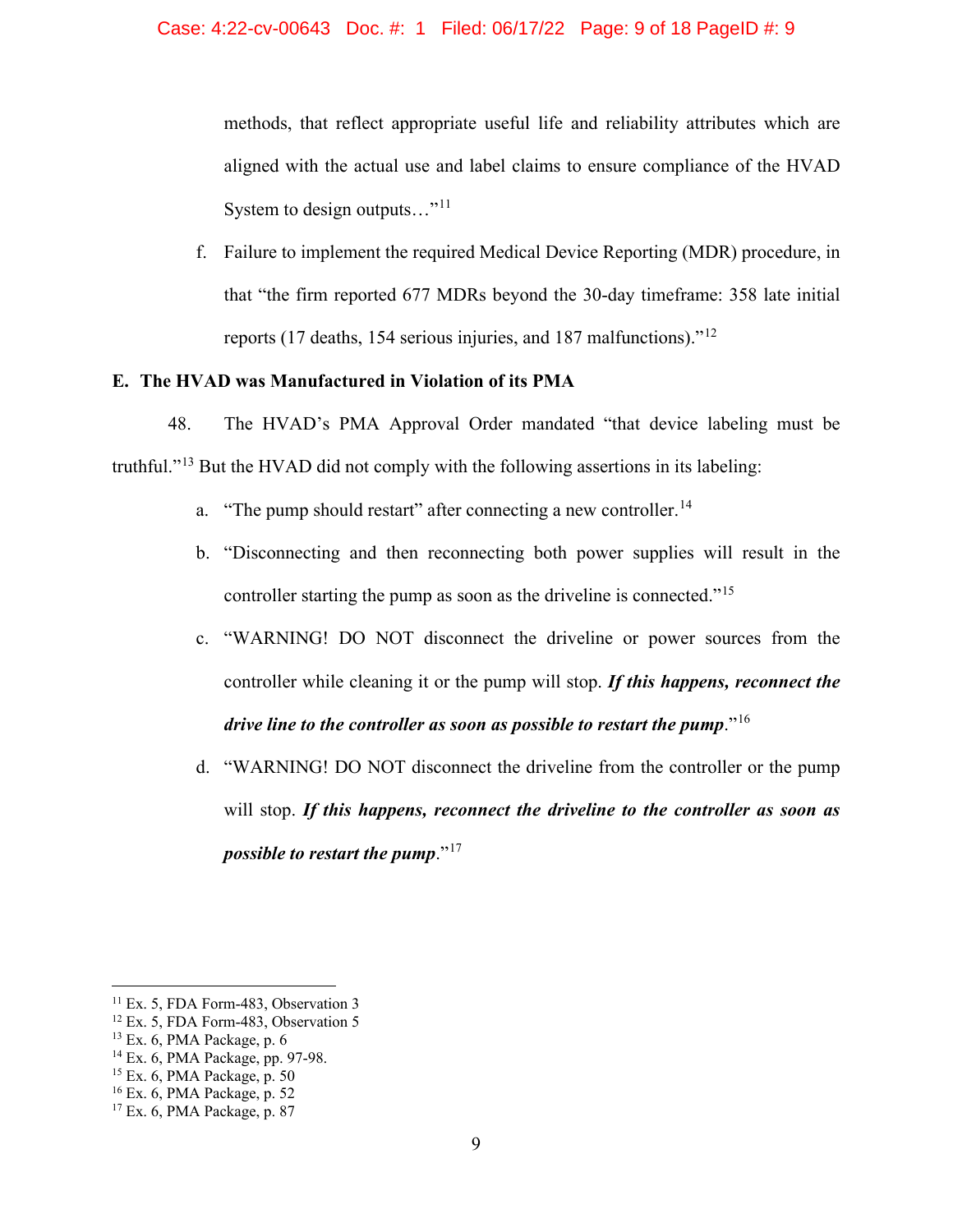## Case: 4:22-cv-00643 Doc. #: 1 Filed: 06/17/22 Page: 10 of 18 PageID #: 10

49. The HVAD's PMA Package also includes a Summary of Safety and Effectiveness Data (SSED) outlining key performance and design characteristics of the HVAD that were violated in this case, including:

- a. The HVAD's batteries, when fully charged, should power the HVAD pump for approximately 4 to 6 hours;<sup>[18](#page-9-0)</sup>
- b. The HVAD's batteries are expected to have a useful operating life of greater than 250 charge and discharge cycles; $^{19}$  $^{19}$  $^{19}$
- c. Pump start and stop testing was conducted adequately and patients are likely to experience no more than 93 start/stop cycles in the dual mode of pump operation;.<sup>[20](#page-9-2)</sup>
- d. The HVAD was to comply with FDA recognized standards for electrical safety, IEC 60601-1 and IEC 60601-1-1 and for electromagnetic compatibility, IEC  $60601 - 1 - 2.21$  $60601 - 1 - 2.21$

# **F. Defendant's Violations of FDA Regulations and Statutes and the PMA Resulted in a Defective HVAD that Caused Mr. Morris's Injuries and Death.**

50. On or about July 16, 2018, Mr. Morris was implanted with an HVAD at Barnes Jewish Hospital.

51. On or about November 29, 2019, Mr. Morris received an HVAD replacement at Barnes Jewish Hospital.

52. On or about February 24, 2021, Mr. Morris was admitted to Barnes Jewish Hospital to replace his HVAD controller following a request from his device coordinator due to impending internal battery failure.

<span id="page-9-0"></span><sup>18</sup> Ex. 6, PMA Package, p. 12

<span id="page-9-1"></span><sup>19</sup> Ex. 6, PMA Package, p. 12

<span id="page-9-2"></span> $20$  Ex. 6, PMA Package, p. 14

<span id="page-9-3"></span> $21$  Ex. 6, PMA Package, p. 14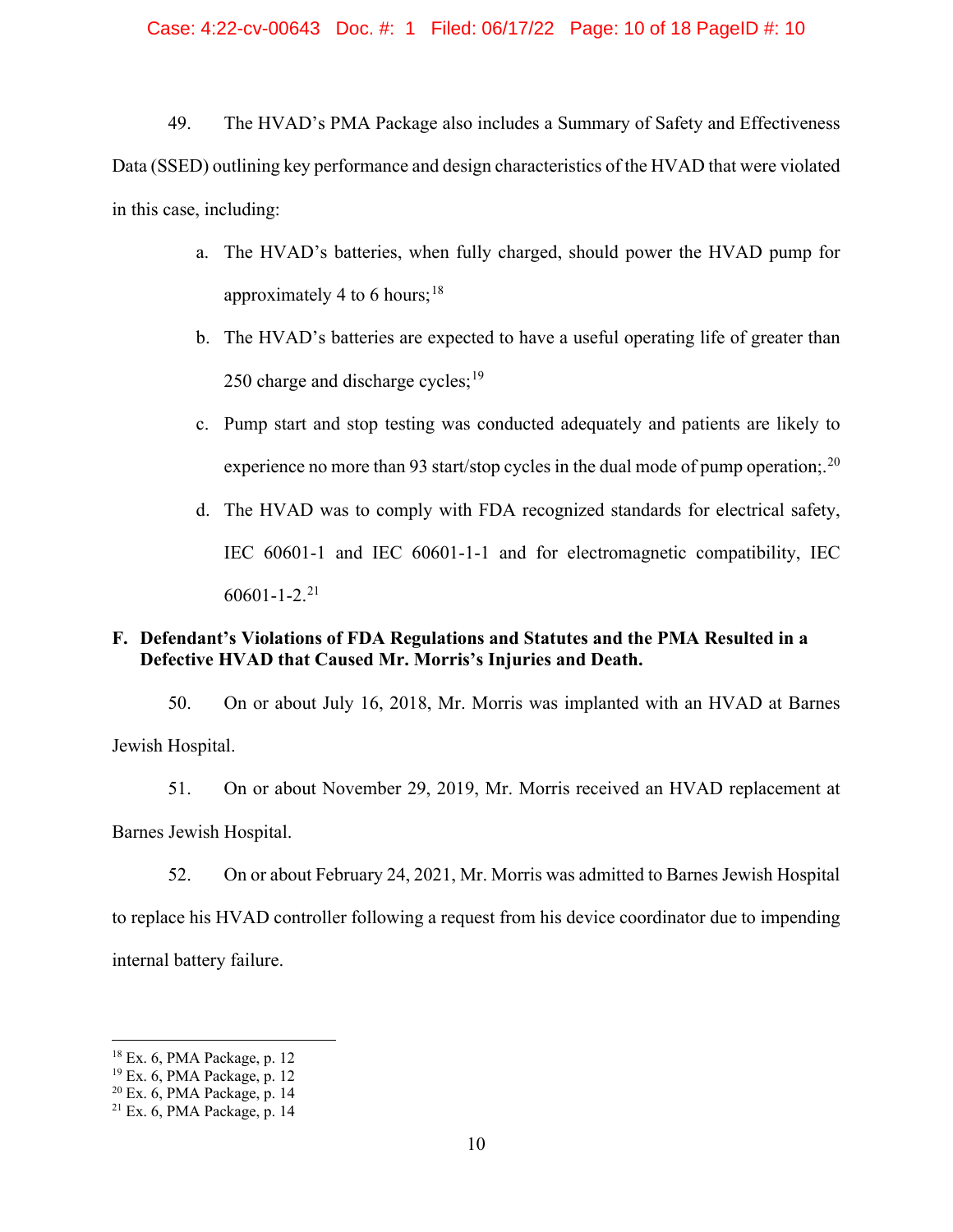### Case: 4:22-cv-00643 Doc. #: 1 Filed: 06/17/22 Page: 11 of 18 PageID #: 11

53. Mr. Morris's doctors described Defendant's product as faulty and defective and stated in the medical record that his "HVAD was one of the models where there is a small chance of not restarting once it stops."

54. Plaintiff's HVAD did not restart as it was supposed to despite ten (10) attempts of cycling the power to the device.

55. On or about February 25, 2021, Mr. Morris was discharged into hospice care at his home.

56. On or about March 4, 2021, as a result of the pump malfunctioning and not restarting, Mr. Morris died.

57. As a result of the aforementioned defects, malfunctions, violations of federal regulations and the HVAD's PMA, Mr. Morris's HVAD failed to pump as programmed, resulting in the continued hospitalization and death of Mr. Morris.

58. As a foreseeable, direct, and proximate result of Medtronic's conduct described herein, Mr. Morris suffered damages, including pain and suffering, lasting injury, mental anxiety and anguish, death, and medical bills in amounts to be proven at trial.

#### **VI. Causes of Action**

## **Count I: Strict Liability**

59. Plaintiff incorporates the above allegations as though fully set forth herein.

60. The HVAD implanted around Mr. Morris's heart was manufactured in violation of the Federal Food, Drug, and Cosmetic Act and federal regulations, and was manufactured in violation of Missouri law that parallels federal requirements, in one or more of the following ways:

> a. The HVAD was manufactured, monitored, packed, stored, inspected, or installed in violation of Current Good Manufacturing Practices found in 21 C.F.R. Part 820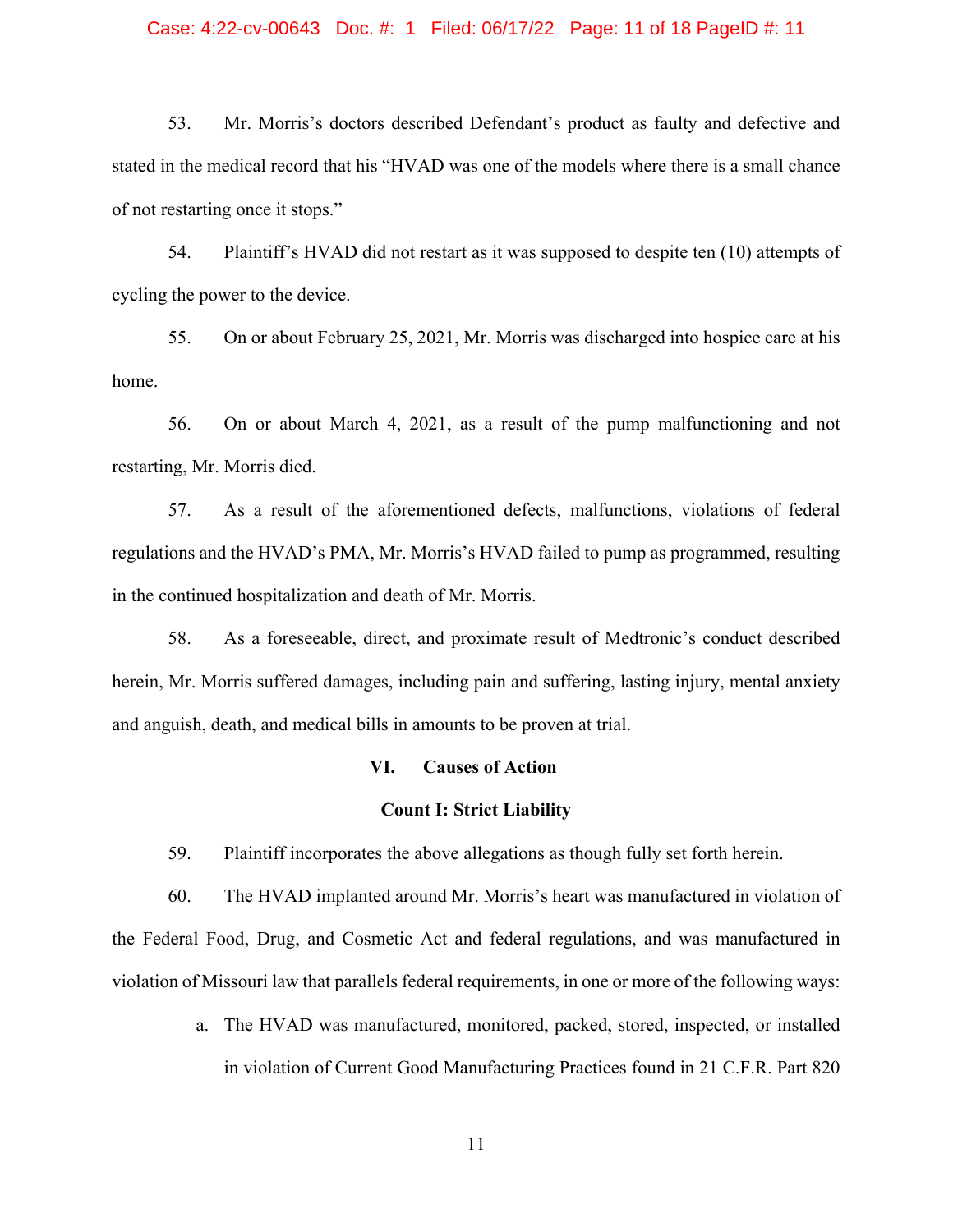and is therefore deemed to be adulterated under 21 U.S.C. § 351(h), and a manufacturer is prohibited from introducing, delivering, or selling an adulterated device into interstate commerce under 21 U.S.C. § 331(a)–(c), (k).

- b. The HVAD implanted in Mr. Morris was adulterated because it was manufactured in deviation from Current Good Manufacturing Practices found in 21 C.F.R. Part 820.
	- i. The HVAD was adulterated in interstate commerce in violation of 21 U.S.C. §§ 331(b), 351(h), and 21 C.F.R. Part 820;
	- ii. The HVAD was received in interstate commerce, was adulterated, and was delivered for pay or otherwise in violation of 21 U.S.C. §§ 331(c), 351(h), and 21 C.F.R. Part 820; and/or
	- iii. The HVAD was adulterated while held for sale after shipment in interstate commerce in violation of 21 U.S.C. §§ 331(k), 351(h), and 21 C.F.R. Part 820.
- c. As a consequence of its defective manufacture, the HVAD implanted in Mr. Morris was also adulterated in violation of Missouri law because its quality fell below that which Medtronic purported or represented it to possess under MO. REV. STAT.§ 196.095 (2018).
- d. A manufacturer is prohibited by Missouri statute from manufacturing, selling, or delivering an adulterated device under MO. REV. STAT. § 196.015 (2018).
- e. The HVAD was introduced, sold, and delivered for introduction into interstate commerce and was adulterated in violation of 21 U.S.C. §§ 331(a), 351(h); 21 C.F.R. § 820; and MO. REV. STAT. § 196.015(3) (2018).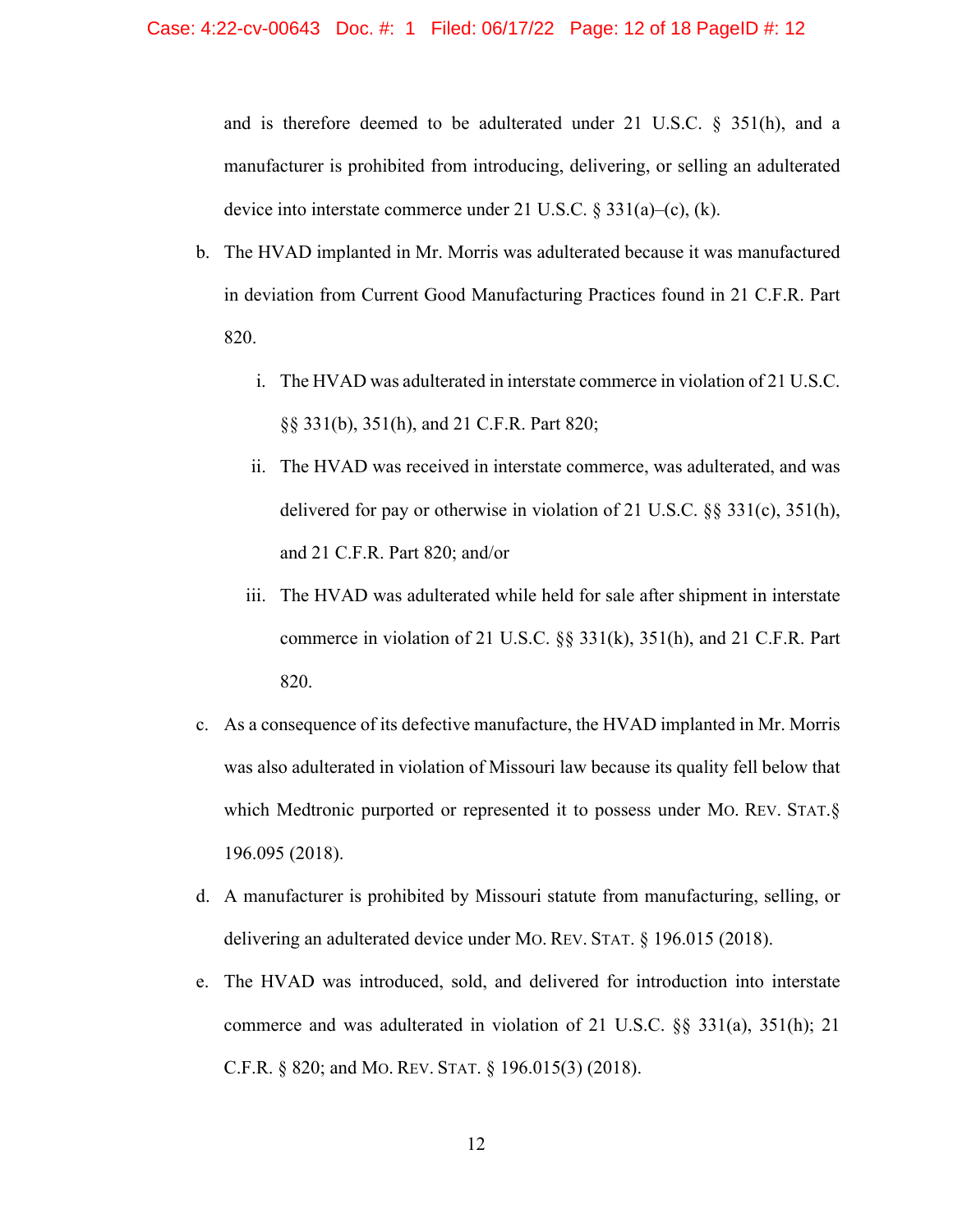### Case: 4:22-cv-00643 Doc. #: 1 Filed: 06/17/22 Page: 13 of 18 PageID #: 13

61. The HVAD implanted around Mr. Morris's heart was not reasonably safe for its intended use as a matter of law with respect to its manufacture.

62. As a foreseeable, direct, and proximate result of Defendant's violations of these federal and state statutes and regulations, the HVAD implanted around Mr. Morris's heart failed to restart, causing Mr. Morris to suffer injury and damages, including pain and suffering, mental anxiety and anguish, death, and medical bills.

WHEREFORE, Plaintiff prays for judgment against Defendant for a fair and reasonable amount in excess of (\$75,000.00), for punitive damages, costs herein incurred, prejudgment interest, post judgment interest, and for such other and further relief as may be just and proper.

## **Count II: Negligence**

63. Plaintiff incorporates the above allegations as though fully set forth herein.

64. Under Missouri law, Defendant had a duty to individuals, including Mr. Morris, to use reasonable care in designing, assembling, manufacturing, testing, packaging, labeling, marketing, distributing, selling, promoting, and/or otherwise placing into the stream of commerce the HVAD, which includes complying with federal regulations and the HVAD's PMA designed to ensure the safe manufacture, assembly, inspection, packaging, and testing of medical devices.

65. The HVAD implanted in Mr. Morris was adulterated in violation of Missouri law because, as a consequence of its defective manufacture, its quality fell below that which Medtronic purported or represented it to possess under MO. REV. STAT. § 196.095 (2018).

66. A manufacturer is prohibited by Missouri statute from manufacturing, selling, or delivering an adulterated device under MO. REV. STAT. § 196.015 (2018).

67. At all times relevant herein, Defendant knew or should have known, by the use of ordinary care, of the above-described dangerous conditions of the HVAD, and, at all relevant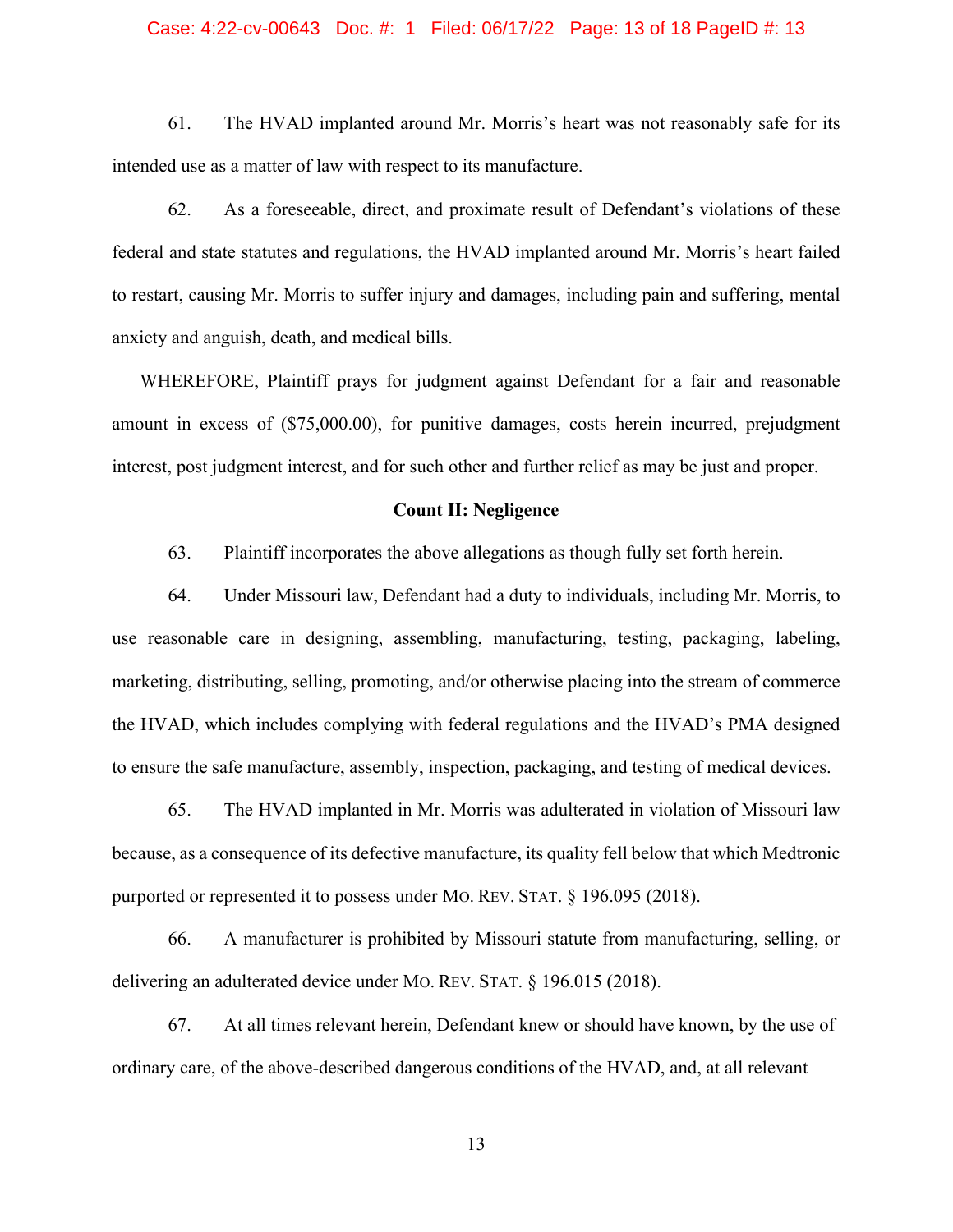#### Case: 4:22-cv-00643 Doc. #: 1 Filed: 06/17/22 Page: 14 of 18 PageID #: 14

times herein, Mr. Morris did not know, and by using ordinary care, could not have known, of such dangerous conditions.

68. As a foreseeable, direct, and proximate result of Defendant's violations of these federal and state statutes and regulations, the HVAD implanted around Mr. Morris's heart failed to restart, causing Mr. Morris to suffer injury and damages, including pain and suffering, mental anxiety and anguish, death, and medical bills.

WHEREFORE, Plaintiff prays for judgment against Defendant for a fair and reasonable amount in excess of (\$75,000.00), for punitive damages, costs herein incurred, prejudgment interest, post judgment interest, and for such other and further relief as may be just and proper.

## **Count III: Negligence Per Se**

69. Plaintiff incorporates the above allegations as though fully set forth herein.

70. At all times relevant to the Complaint, Defendant owed to the general public, including Plaintiff, a duty to design, manufacture and market only such HVADs as were not defective and unreasonably dangerous to use.

71. The HVAD was dangerously defective and unsafe for normal and foreseeable use by and in the presence of the public because of its defective manufacture.

72. The HVAD implanted around Mr. Morris's heart violated the Federal Food, Drug, and Cosmetic Act and federal regulations promulgated pursuant thereto, and violated Missouri law that parallels federal requirements, in one or more of the following ways:

> a. A device that has been manufactured, monitored, packed, stored, inspected, or installed in violation of 21 C.F.R. Part 820 is deemed to be adulterated under 21 U.S.C. § 351(h).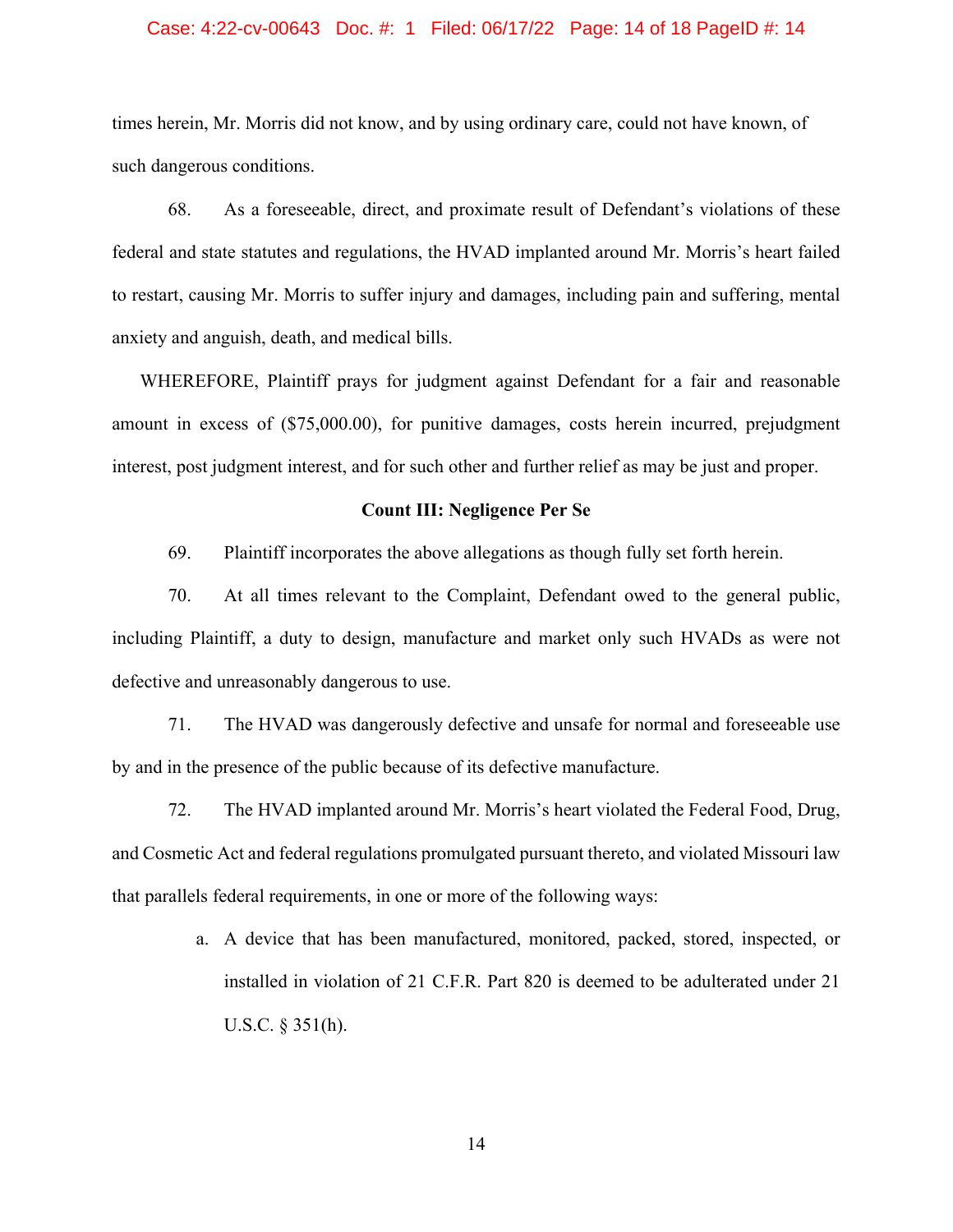- b. A manufacturer is prohibited from introducing, delivering, or selling an adulterated device into interstate commerce under 21 U.S.C. § 331(a)–(c), (k).
- c. The HVAD implanted around Mr. Morris's heart was adulterated because it deviates from the specifications approved by the FDA in Medtronic's PMA application, in violation of Current Good Manufacturing Practices found in 21 C.F.R. Part 820. The quality-control requirements of the CGMPs are designed to ensure Medtronic's products conform to manufacturing specifications so that nonconforming products do not reach the market.
- d. The HVAD implanted in Mr. Morris was also adulterated in violation of Missouri law because, as a consequence of its defective manufacture, its quality fell below that which Medtronic purported or represented it to possess under MO. REV. STAT. § 196.095 (2018).
- e. A manufacturer is prohibited by Missouri statute from manufacturing, selling, or delivering an adulterated device under MO. REV. STAT. § 196.015 (2018).
- f. The HVAD was introduced or delivered for introduction into interstate commerce and was adulterated in violation of 21 U.S.C. §§ 331(a), 351(h); 21 C.F.R. Part 820; and MO. REV. STAT. § 196.015(3) (2018).
- g. The HVAD was adulterated in interstate commerce in violation of 21 U.S.C. §§ 331(b), 351(h); 21 C.F.R. Part 820; and MO.REV. STAT. §§ 196.015(1) - (3) (2018).
- h. The HVAD was received in interstate commerce, was adulterated, and was delivered for pay or otherwise in violation of 21 U.S.C. §§ 331(c), 351(h); 21 C.F.R. 820; and MO. REV. STAT. § 196.015(3) (2018).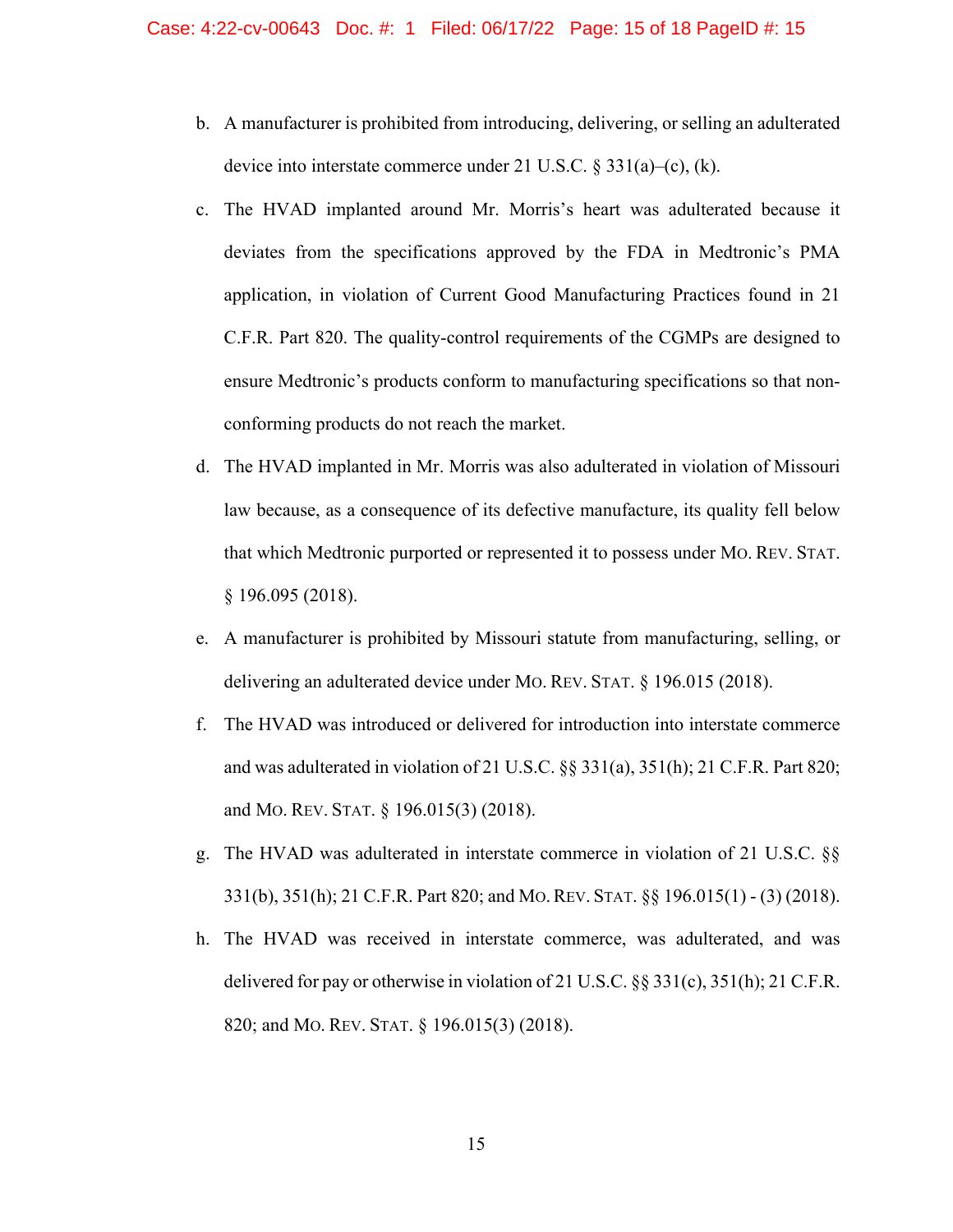i. The HVAD was adulterated while held for sale after shipment in interstate commerce in violation of 21 U.S.C. §§ 331(k), 351(h); 21 C.F.R. Part 820; and MO. REV. STAT. § 196.015(4) (2018).

73. Mr. Morris was a member of the class of persons that the aforementioned statutes and regulations were intended to protect.

74. Mr. Morris's injuries and death are the type that the aforementioned statutes and regulations were intended to prevent.

75. As a foreseeable, direct, and proximate result of Defendant's violations of these federal and state statutes and regulations, the HVAD implanted around Mr. Morris's heart failed to restart, causing Mr. Morris to suffer injury and damages, including pain and suffering, mental anxiety and anguish, death, and medical bills.

WHEREFORE, Plaintiff prays for judgment against Defendant for a fair and reasonable amount in excess of (\$75,000.00), costs herein incurred, prejudgment interest, post judgment interest, and for such other and further relief as may be just and proper.

# **Count IV: Breach of Implied Warranties of Merchantability and Fitness for Particular Purpose**

76. Plaintiff incorporates the above allegations as though fully set forth herein.

77. At all times relevant hereto, Defendant, as a merchant and manufacturer of medical devices, including the HVAD, impliedly warranted to Mr. Morris that his HVAD was fit for the ordinary purposes for which it would be used.

78. At all times relevant hereto, Mr. Morris relied on Defendant's skill and/or judgment as a merchant and manufacturer of medical devices to select or furnish suitable goods, such as the HVAD.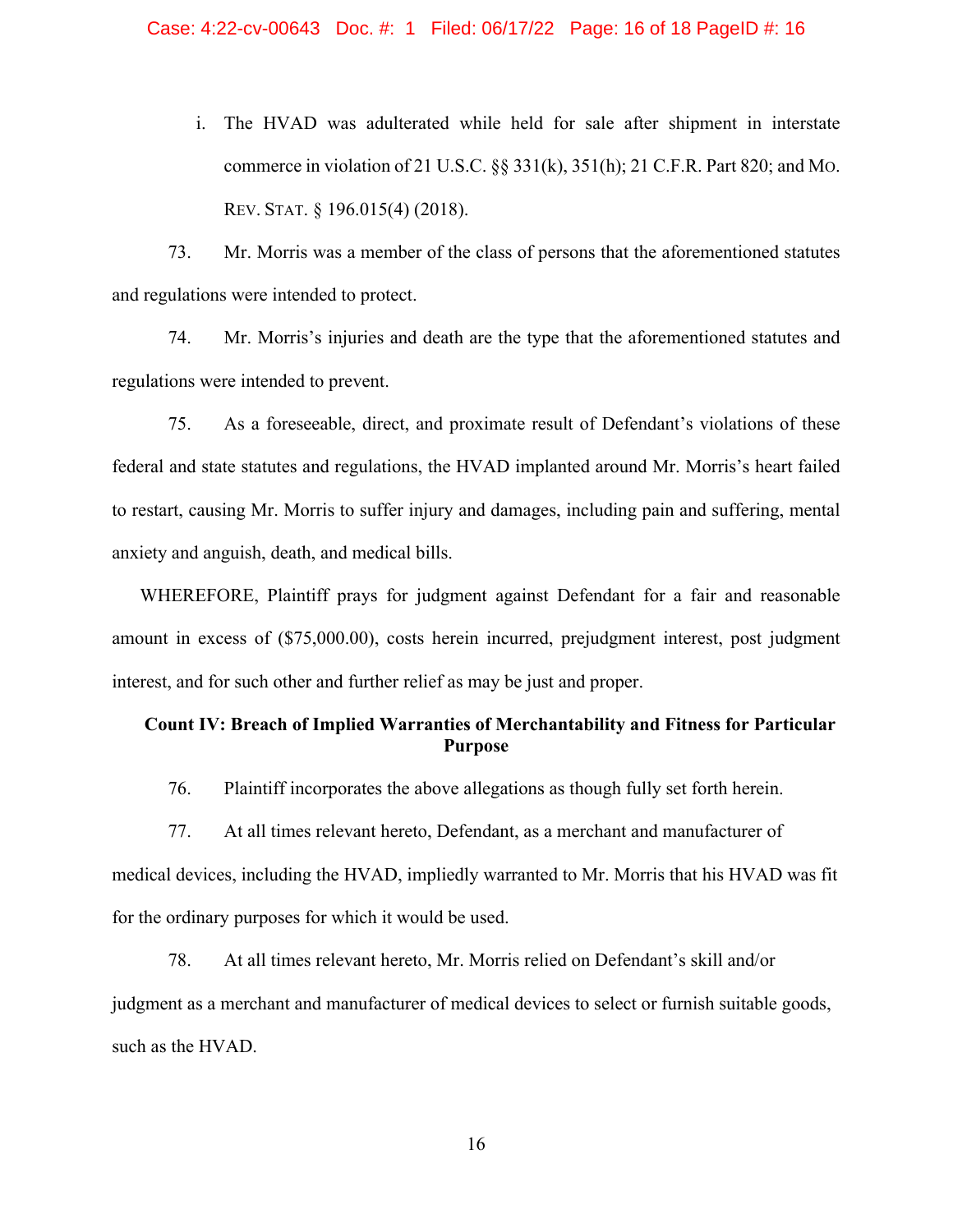#### Case: 4:22-cv-00643 Doc. #: 1 Filed: 06/17/22 Page: 17 of 18 PageID #: 17

79. Defendant breached its implied warranty of merchantability in violation of MO. REV. STAT. § 400.2-314 because Defendant's numerous violations of FDA regulations and the HVAD's PMA resulted in the manufacture, sale, and distribution of a defective and unmerchantable HVAD to Mr. Morris.

80. Defendant breached its implied warranty of fitness for a particular purpose in violation of MO. REV. STAT § 400.2-315 because Defendant's numerous violations of FDA regulations and the HVAD's PMA resulted in the manufacture, sale, and distribution of a defective HVAD to Mr. Morris that rendered it unable to perform the ordinary purposes for which it would be used.

81. As a foreseeable, direct, and proximate result of Defendant's violations of these warranties and federal and state statutes and regulations, the HVAD implanted around Mr. Morris's heart failed to restart, causing Mr. Morris to suffer injury and damages, including pain and suffering, mental anxiety and anguish, death, and medical bills.

WHEREFORE, Plaintiff prays for judgment against Defendant for a fair and reasonable amount in excess of (\$75,000.00), costs herein incurred, prejudgment interest, post judgment interest, and for such other and further relief as may be just and proper.